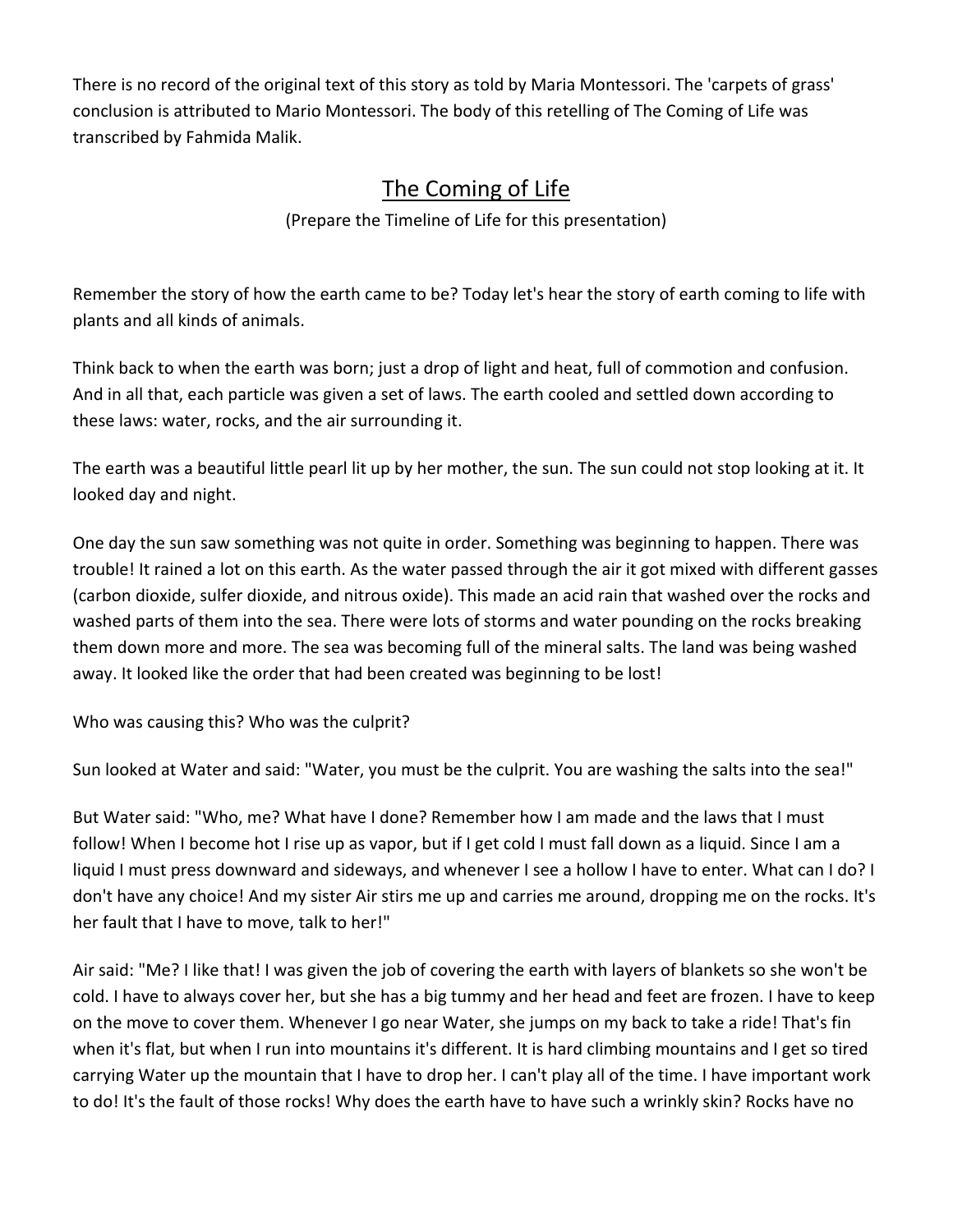consideration at all! They do not move to let me pass. Sometimes they get so hot that when I go near them I have to climb up to avoid burning. When they are freezing, I cringe!"

The Rocks said with one voice: "Why do you blame us? We are not doing anything but sitting around! Do you think we want to get hot? The sun shines on us and we cannot help it. We are made this way. If you ask us, Sun, it is your fault. You are the culprit!"

And so it went on. Non one wanted to be blamed, but the trouble just got worse and worse. You see, everything was at fault. Everything was acting just the way it should, following its own laws, and yet the beautiful order was being threatened. Soon the earth would no longer be a beautiful pearl in space. Something had to be done. But what could be done?

A wonderful thing happened! Something new was created, things so small that you could not see them. These tiny particles were given a gift that would save the earth. This gift was sensitivity. These new particles also had some rules. In order to exist, these particles had to eat and grow - but not all of them ate the same things. They were also given the ability to create others like themselves. And so life came like this, as tiny particles in the water.

The tiny particles of life began to eat and eat and eat, and they began to clean up the sea by eating the mineral salts in the water. From the mineral salts some built shells around their bodies for protection. When they died, their shells dropped to the floor of the sea with the salts trapped in them. Time passed and layer upon layer of these tiny shells built up. They were like the pages of a book. Some of these pages that were laid down long before we were born were left for us to read to tell us what happened long, long ago.

Now these tiny creatures were made of just one tiny cell. This tiny cell did all the work that needed to be done - all the eating, breathing, growing, and getting rid of what the cell didn't want. These tiny creatures drifted around the seas, cleaning the waters for a long time.

Time went on and some of these creatures seem to have said, "Let's join together and be a bigger creature. We could do things better that way." Thus they formed into bigger creatures made of many cells. They grew, multiplied and fed in the sea as they drifted about.

Then, some of the creatures thought, "Instead of each cell doing the same thing, it would be much better if some of us did one job and others did other jobs. Some could do the eating, some could do the breathing, some could do the moving, and so on." So the cells divided the work up amongst themselves. Some cells were to do the eating, others were to do the moving, and others would do the breathing. Thus came creatures with legs, mouths, hearts, lungs, and so on - creatures with organs. When the Book of Earth is opened to the first page, we can see that all of these creatures were there. The tiny one-celled creatures, the multi-celled creatures, and those with different organs.

(Open up the Timeline of Life to the Cambrian Period)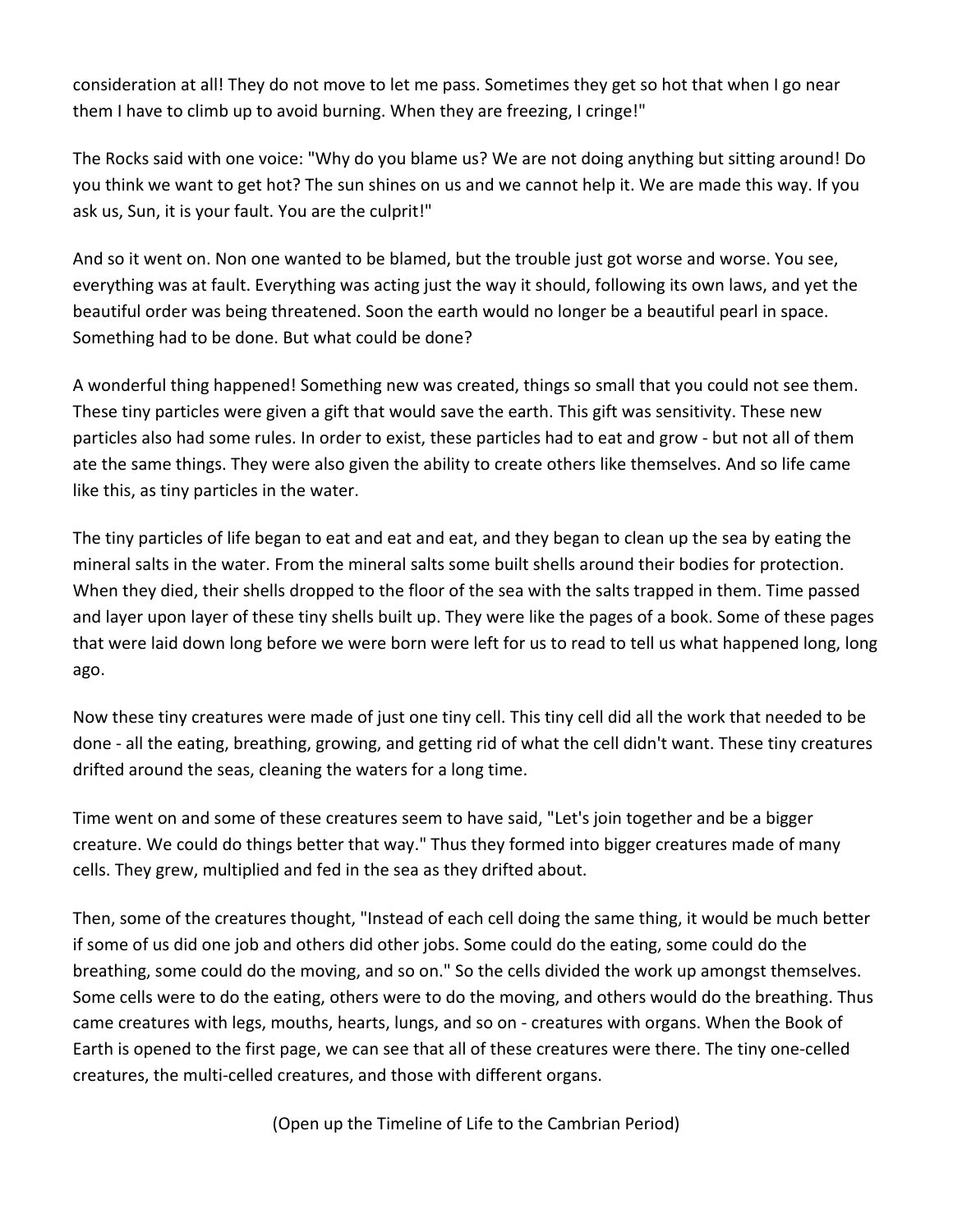When the Book of Earth opened up its first page, all these tiny creatures were already there, living in the water. Here is the amoeba, a one-celled creature with no shell. (point to the amoeba)



Here's another, called a flagellate, with two little whips to help it move about. (point to the flagellate)



This creature is made of a group of cells. (point to the sponge)



Sea anemones like this (point to the sea anemone) stayed in one place. In order to get food, they moved the water with these long thin body parts so tiny creatures in the water would come into their mouths.



There was one kind of creature that could be found in these ancient seas in great numbers. (point to the trilobites) They are known as trilobites. Trilobites were the most advanced creatures of their time, and they grew in many shapes and sizes. Today we no longer have these creatures, but they were around for a long time at the beginning of life on earth.



(Open up the Timeline of Life to the Ordovician Period)

Time went on and all kinds of creatures appeared, and all sorts of experiments went on. Look here! This creature is called a cephalopod. (point to the cephalopod) It had its legs attached to its head.

**Separate Separate Separate Separate** 

(Open up the Timeline of Life to the Silurian Period)

As time went on, all kinds of animals appeared. Here we have some that look like flowers on a stalk. (point to the crinoids)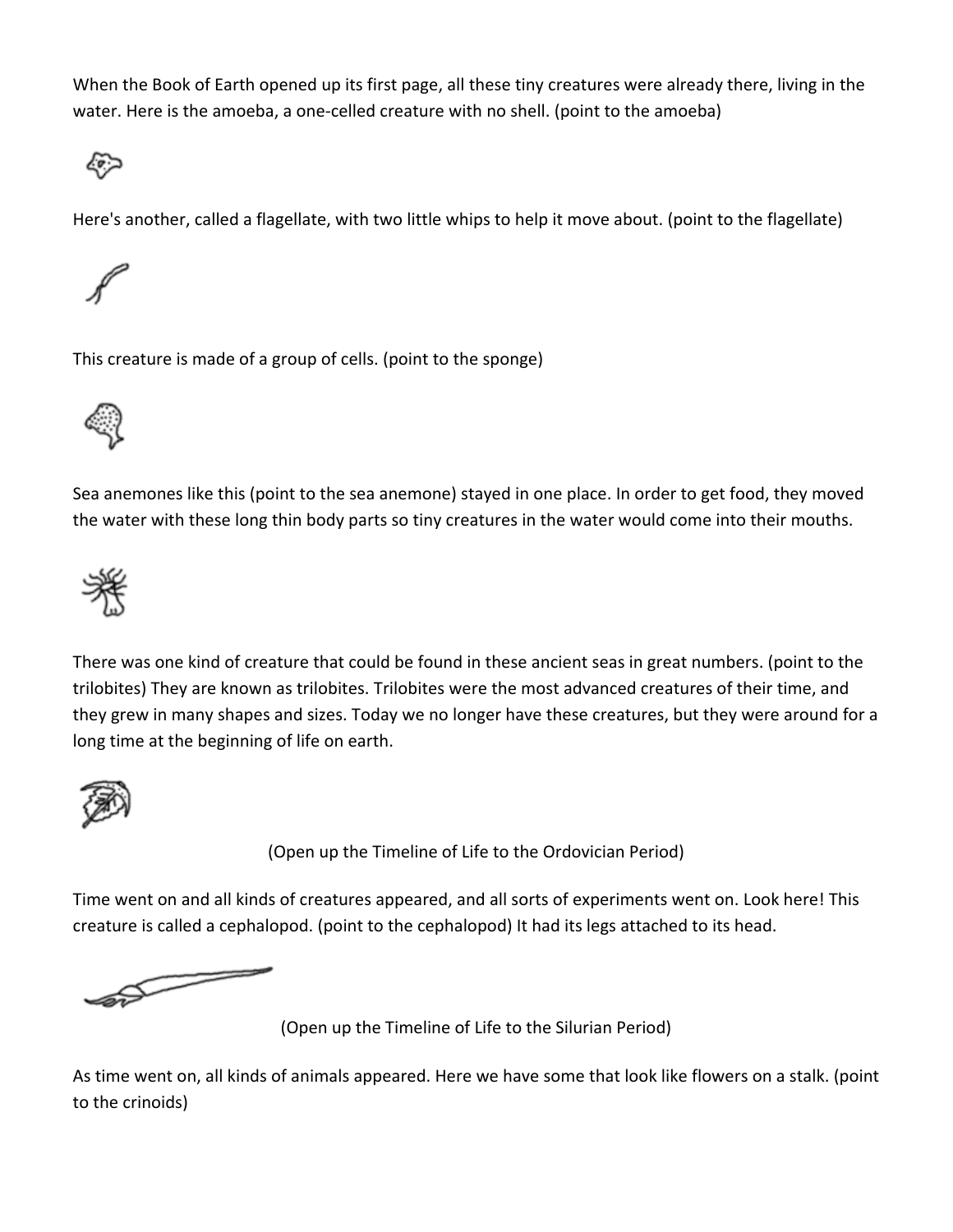

They stayed in one place like the anemones. Some built rings of stone out of the salts in the in the sea water. These rings held their soft jelly-like bodies. With the feathery parts they moved in the water they could catch tiny creatures floating about in the sea. Because they were so colorful and looked like flowers, they were called sea lilies. (point to the seal lilies) But they were animals, not plants. When they died, the stalk of rings collapsed and fell to the bottom of the sea. The waters were full of life at this time!

(Open up the Timeline of Life to the Silurian & Devonian Period)

There were creatures of long ago who, instead of eating other creatures, made their own food out of sunlight and salts in the water. As they drifted about, they thought, "I wonder what it would be like over there on the land?" And so they drifted over to the edge of the sea, the waves and tides caught some and washed them onto the land. They stayed there until the water caught them again and washed them back into the sea. They day came, however, when some said, "Oh, it is lovely here!" They stayed on the land because they had plenty of sunshine and air, which contained a gas called carbon dioxide that they needed to make food. They attached themselves to the land, from which they could get water and mineral salts. (point to the Silurian/Devonian marsh plants)

And so came the plants. For the first time, plants appeared on the land! When the plants died, they left their bodies there, preparing the ground for other life forms to come.

(Open up the Timeline of Life to the Devonian Period)

Life was now moving onto the land. While plants were trying out the land, two new kinds of creatures appeared. One of these was the coral polyp, which helped to build up the land by eating salts in the sea. The other was an animal that had a hard rod in its body. Up until now, the hard part was always outside the body. This was the beginning of animals with backbones. This animal eventually developed into the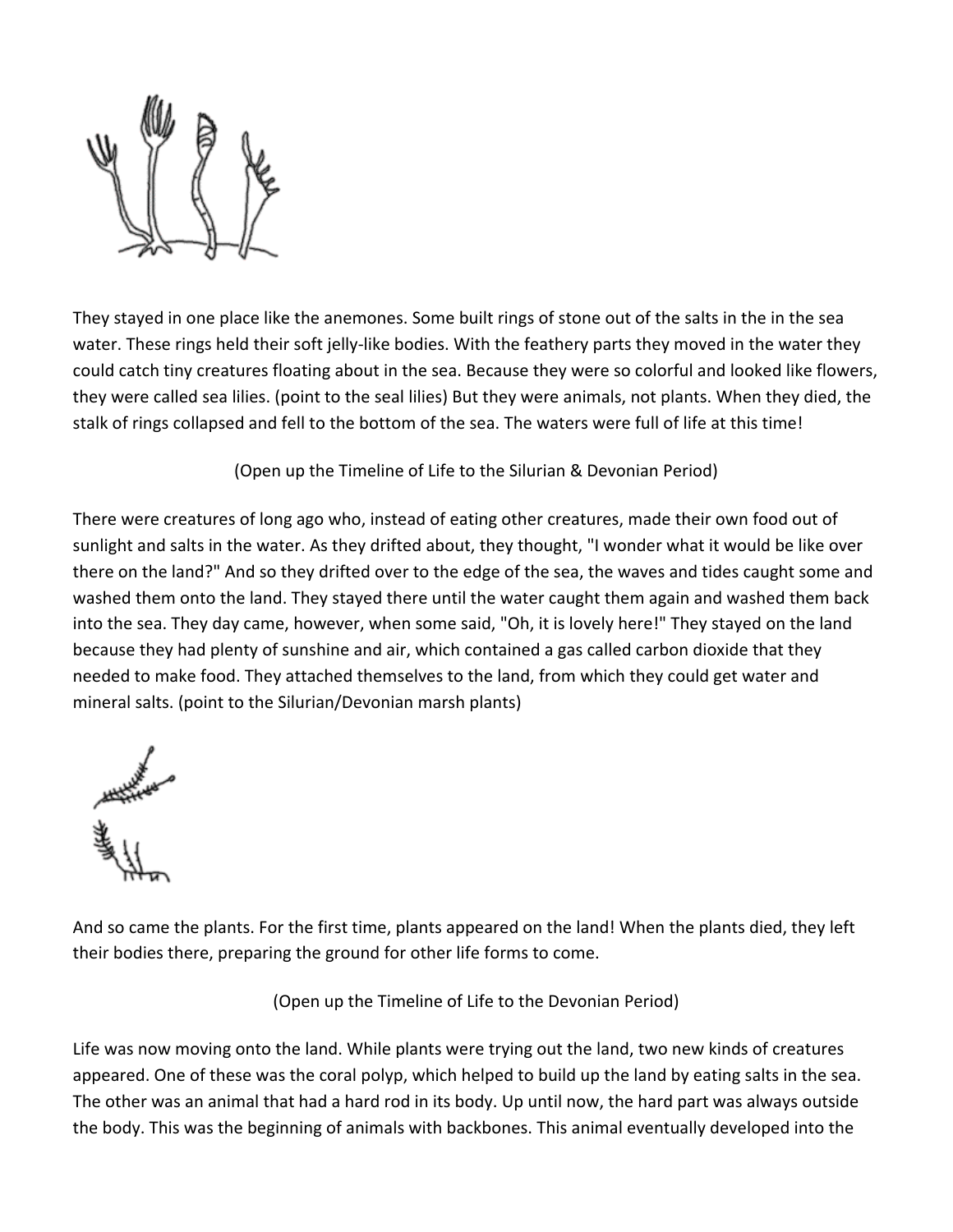fish, but these fish were different from those we have today. They were enormous fish with hard plates on the outside to protect themselves. (point to the Devonian, armored, jawless fish)



They buried themselves in the bottom of the sea with only hard plates sticking out, and waited until a bit of dinner floated by, and then they would open up their mouths and gobble it up. Some could swim very swiftly, and they developed movable fins which helped them to swim better.

(Open up the Timeline of Life to the Carboniferous Period)

Then the land began to rise. Places that were in the sea became land and places that had no rain began to dry out. Some fish were cut off from the water. Imagine being a creature in one of these places! You need water so that you can live, but the water dries up! Fish, who needed water, began to think about what to do now that they were on land. They had to change or die. So they decided to build a sack inside their body with water in it so that when there was no water they could still breathe. And so the secret of breathing outside of water was invented.

And so came the amphibians, animals who live partly in the water. (point to the Carboniferous amphibians)

AND OF THE OWNER.

Fins were of no use anymore, so they changed and became legs to walk on.

Something very wonderful happened when the amphibians came. The sound of the first voice on the face of the earth! A voice on the land! Until the amphibians came with their voices, the silence was broken only by the sound of rain on the rocks, or the rumble of thunder. Imagine how exciting it would have been to have heard the first sound ever to be made on the land!

Meanwhile the plants had left the sea. They grew in great variety and size, eating and making their own food with the air and sunlight. (point to the arboreal mosses and ferns in the Carboniferous Period)

搬奖养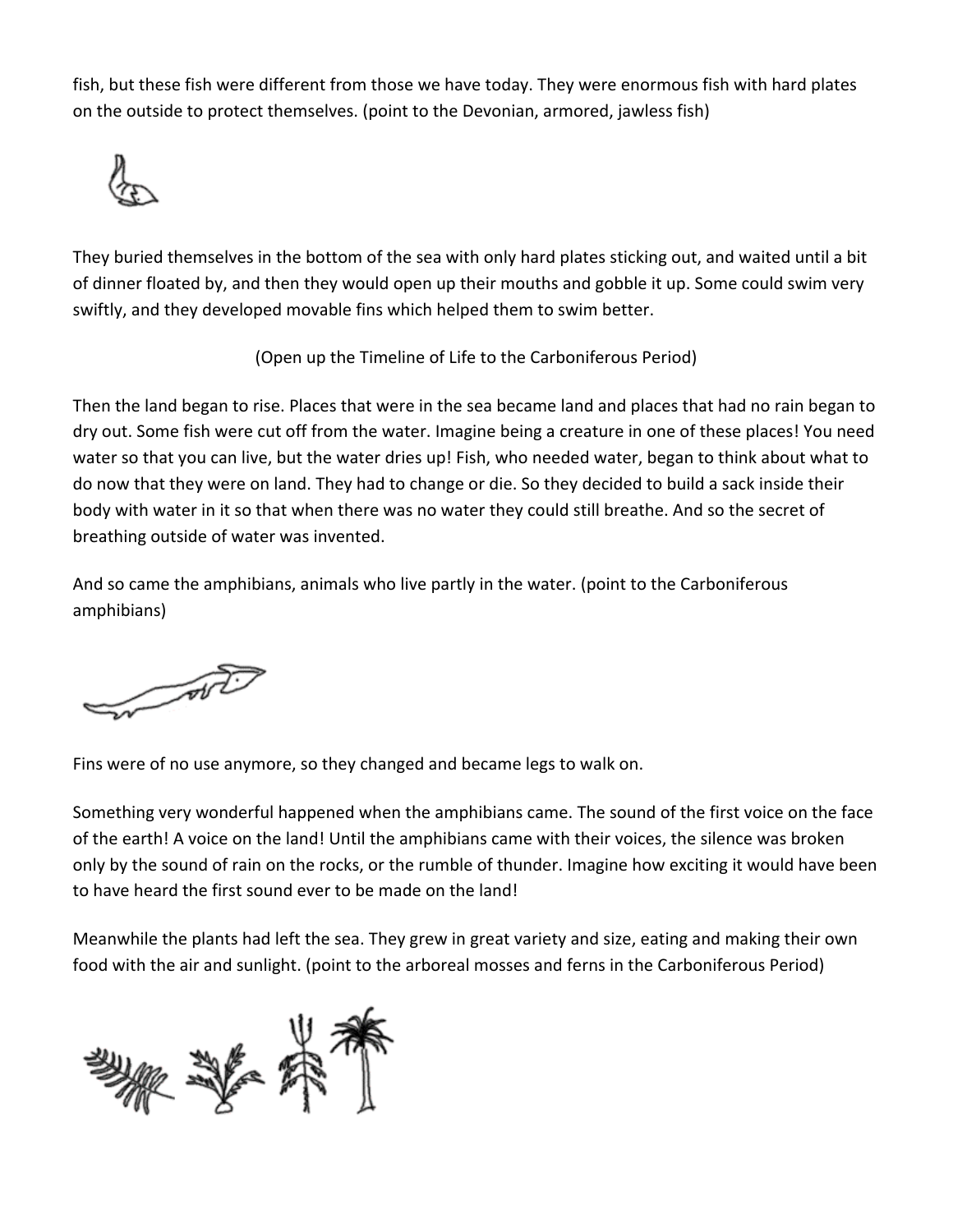The insects also came (point to the Insects in the Carboniferous Period), so there was food around for the amphibians.



They had a great time - except for one little problem: because of their skins, the amphibians needed to be near the water to keep from drying out. Some wanted to be free of the water. They wanted to be independent, and to be able to travel! They wanted to be able to eat plants that grew farther from the water, but how? They thought and thought. They would have to leave the water!

(Open up the Timeline of Life to the Permian Period)

So, gradually they developed a special type of skin that did not dry out, and for their eggs they invented a shell. Now there was no problem! These were the reptiles. They had a skin that could be in the sun and shells for their eggs so they would not dry out. (point to the Permian Period reptile) Now they could move wherever they wished across the land!



And then what happened? There were plenty of plants and amphibians. The reptiles had a good time and they grew and grew. many experiments were tried. There was no one to stop these creatures, and they became the lords and masters of the world! They took over the land, and the seas, and they even took control of the air!

(Open the Timeline of Life to the Mesozoic Era)

Here is a picture of one of these creatures: (Introduce the Apatosaurus Chart)



Do you know how big this creature was? Seventy feet long! This creature had a head that was a big as a man's body! Our classroom is \_\_\_ feet long. This animal would fill more than \_\_\_ rooms like this! There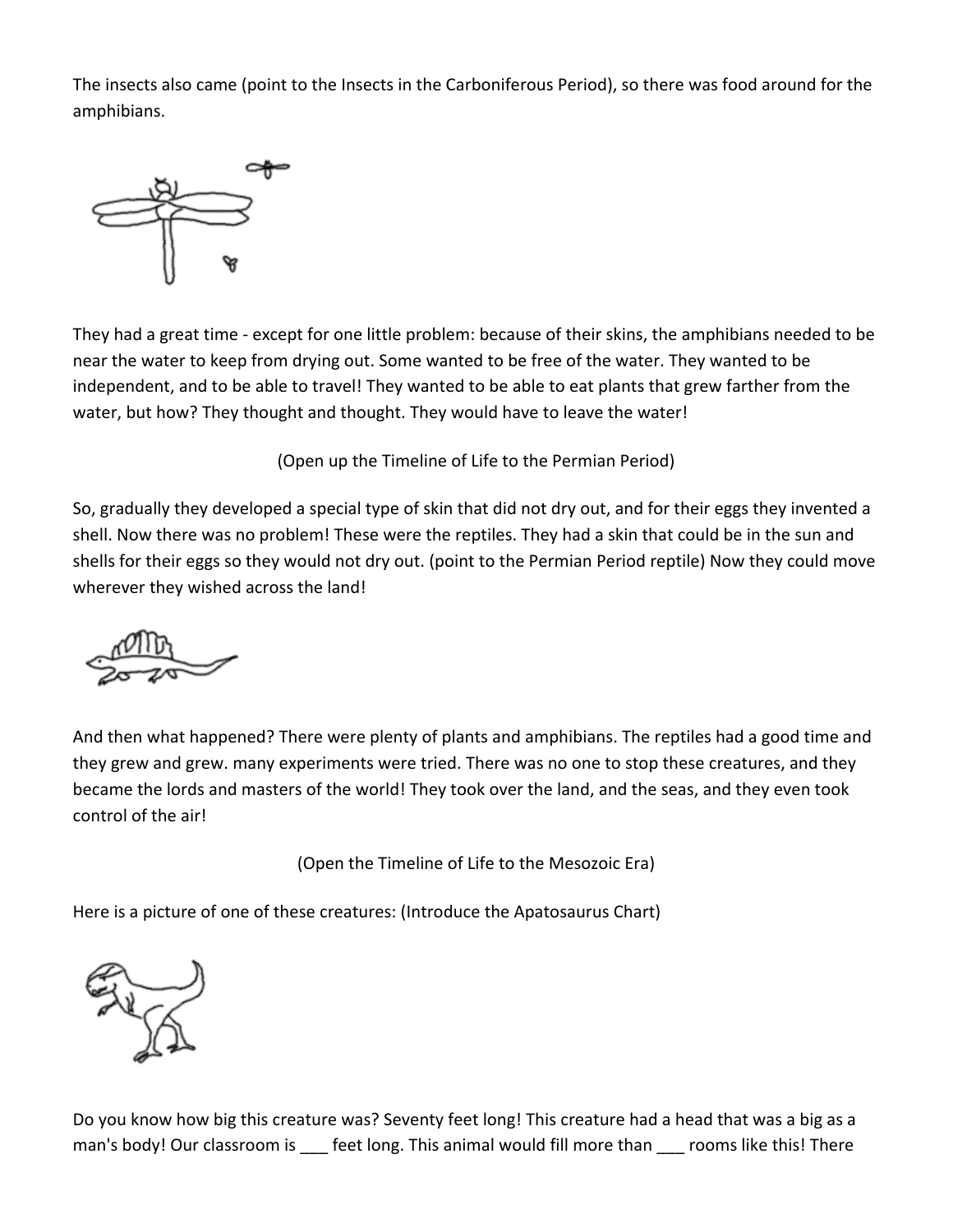was something peculiar about this creature. It had a brain in its head, and another down near the base of its tail, so that messages from the tail didn't have to travel all the way to the head and acted upon.

Can you imagine how the earth must have shaken as these huge creatures stomped around, feeding? These animals had everything they wanted. The little animals had no chance against these big animals. And so the smaller fled to where it was cold, where the large reptiles could not live and could not get to them.

As time went on, these animals who lived on the fringes where it was cold developed something to protect them from the cold. They developed hair or fur and a way to keep their blood warm without sunlight. These were the first birds and the mammals. (point to the Archaeopteryx of the Jurassic Period and to the Kangaroo of the Cretaceous Period)



What about their eggs? They knew very well what happened to eggs that were left alone, so some began to carry them inside their bodies. The birds, however, could not carry their eggs and still fly, so they built nests for their eggs. One of the birds always stayed with the eggs until the babies were hatched, and fed them until they were big enough to leave the nest.

(Open the Timeline of Life to the Cenozoic Era)

The mammals (point to the mammals of the Cenozoic Era) kept their eggs inside them and when the babies were born they fed them with their own milk!